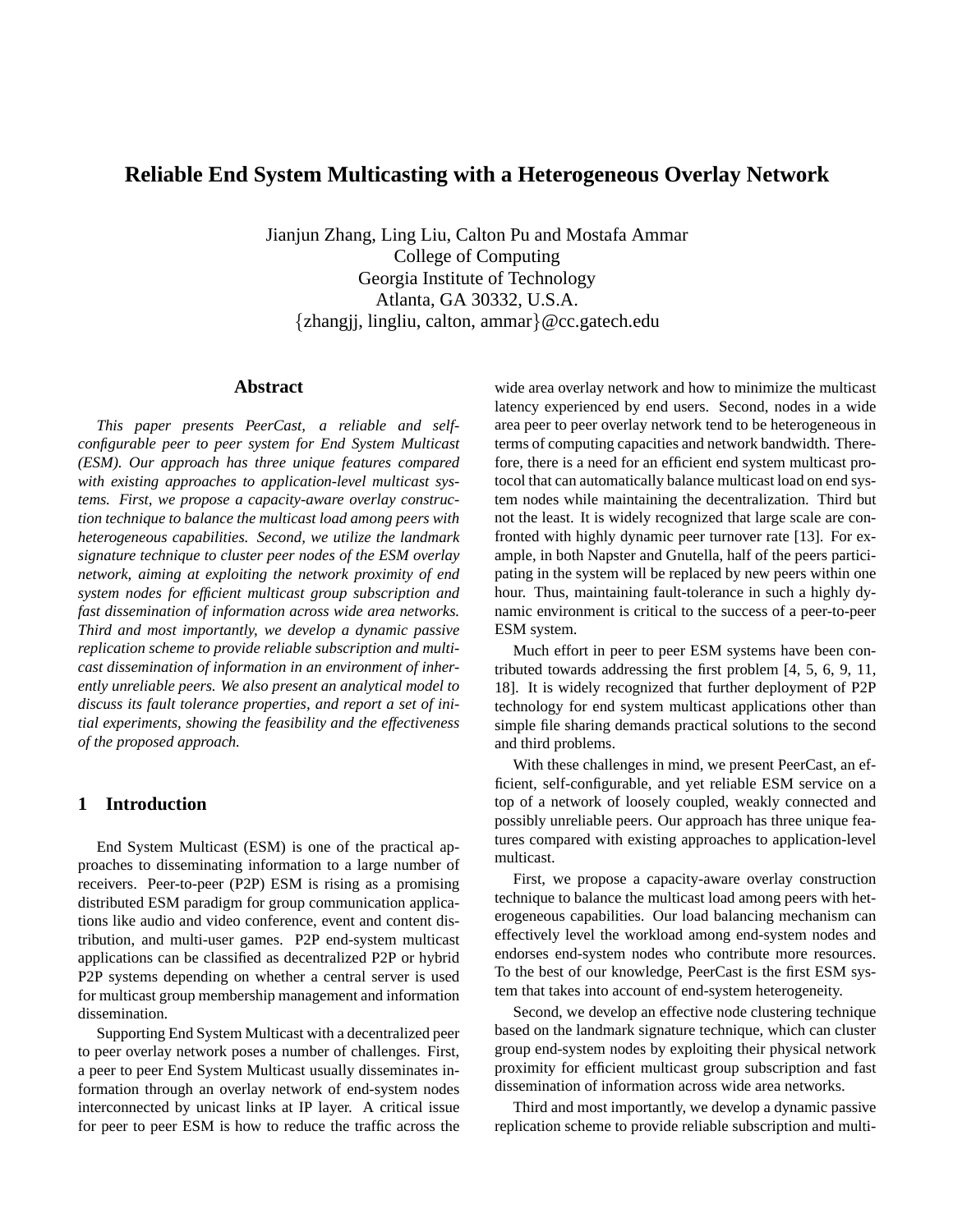cast dissemination of information in an environment of inherently unreliable peers. Replication is a proven technique for masking component failures. However, designing replication scheme for peer to peer ESM has several specific challenges: (1) All nodes holding replicas must ensure that the replication invariant (at least a fixed number of copies exist at all time) is maintained. (2) The rate of replication and the amount of replicated data stored at each node must be kept at levels that allow for timely replication without introducing too much network overhead even when regular nodes join and leave the ESM overlay network. We develop an analytical model to discuss the fault tolerance properties of PeerCast, and report a set of initial experiments, showing the feasibility and the effectiveness of the PeerCast approach.

## **2 PeerCast System Overview**

#### **2.1 System Architecture**

Peers in the PeerCast system are end system nodes on the Internet that execute multicast information dissemination applications. Peers act both as clients and servers in terms of their roles in serving multicast requests. Each end-system node in the overlay network is equipped with a PeerCast middleware, which is composed of two-tier substrates: *P2P network management* and *ESM Multicast Management*.

**P2P Network Management Substrate.**The P2P network management substrate is the lower tier substrate for P2P membership, lookups, and communication among end-system nodes. It consists of P2P membership protocol and P2P lookup protocol. With the *P2P membership protocol*, a new node can join the PeerCast system by contacting an existing peer (an entry node) in the PeerCast network. There are several bootstrapping methods to determine an entry node. Here we assume that the PeerCast service has a well-known set of bootstrapping nodes which maintain a short list of PeerCast nodes that are currently alive in the system.

In PeerCast every peer participates in end system multicast execution, and any peer can create a new multicast service of its own interest or subscribe to an existing multicast service. Each multicast service is implemented with a multicast tree structure. There is no scheduling node in the system. No peers have any global knowledge about other peers. When a new multicast service is posted by a peer, this peer first determines which peer will be the root of the new multicast tree through the *P2P lookup protocol* in the ESM Management Substrate. The decision is made by the Multicast Group Membership protocol, which takes into account several factors like peer resource diversity, load balance between peers, and overall system utilization.

**ESM Management Substrate.** The ESM substrate is the higher layer responsible for ESM event handling, multicast group membership, multicast payload delivery, and cache management. It consists of three protocols. The *Multicast*

*Group Membership* protocol handles all multicast group subscription requests. An ESM source joins the ESM overlay as a peer. It first maps its service to an end system node based on an identifier matching criteria and the lookup protocol provided by the P2P network management substrate. A subscriber of an ESM service first locates the service of interest through the P2P lookup protocol. Following the multicast group membership protocol, the subscriber initializes a subscription request and includes the ESM service identifier as the parameter. The request is then forwarded through a serial of end-system nodes towards the ESM source on the P2P overlay. The subscription request terminates when it hits either the ESM source or an end-system node that is already in the multicast group. The end-system nodes encountered on the forwarding pass cooperate with each other to form an ESM subscription path from the subscriber to the ESM source. Multicast information will be delivered in the reverse direction along this path down from the ESM source. The *Multicast Information Dissemination* protocol is responsible for disseminating a multicast payload message through links among end system nodes over which the corresponding multicast tree is maintained. When some peers depart from or fail in the ESM overlay, end-system nodes use *Multicast Overlay Maintenance* protocol to ensure that the set of multicast groups to which it subscribes is re-assigned to the rest of peers, while maintaining the same objectives − exploiting network proximity and balance the load on peers.

## **3 Exploiting Network Proximity in PeerCast**

## **3.1 P2P Protocol: The Basics**

PeerCast peer to peer network is a Distributed Hash Table (DHT) based structured P2P network. It allows applications to register, lookup, and remove a multicast subscription using an m-bit identifier as a handle. Each subscription is mapped to a unique, effectively random  $m$ -bit identifier. Similarly, each peer in PeerCast corresponds to a set of  $m$ -bit identifiers, depending on the amount of resources donated by each peer. A peer that donates more resources is assigned to more identifiers. The number of identifiers associated to each peer is calculated by using the effective donation function provided in [8]. A peer  $p$  is described as a tuple of two attributes, denoted by  $p : (\{peer\_ids\}, (peer\_props))$ .  $peer\_ids$  is a set of  $m$ -bit identifiers. Identifiers are generated to be uniformly distributed by using hashing functions like MD5 and SHA-1. peer props is a composite attribute which is composed of several peer properties, including IP address of the peer, peer, resources such as connection type, CPU power and memory, and so on.

Identifiers are ordered in an m-bit identifier circle modulo  $2<sup>m</sup>$ , which forms a logical ring. The  $2<sup>m</sup>$  identifiers are organized in an increasing order in the clockwise direction. The distance between two identifiers i, j, denoted as  $Dist(i, j)$ ,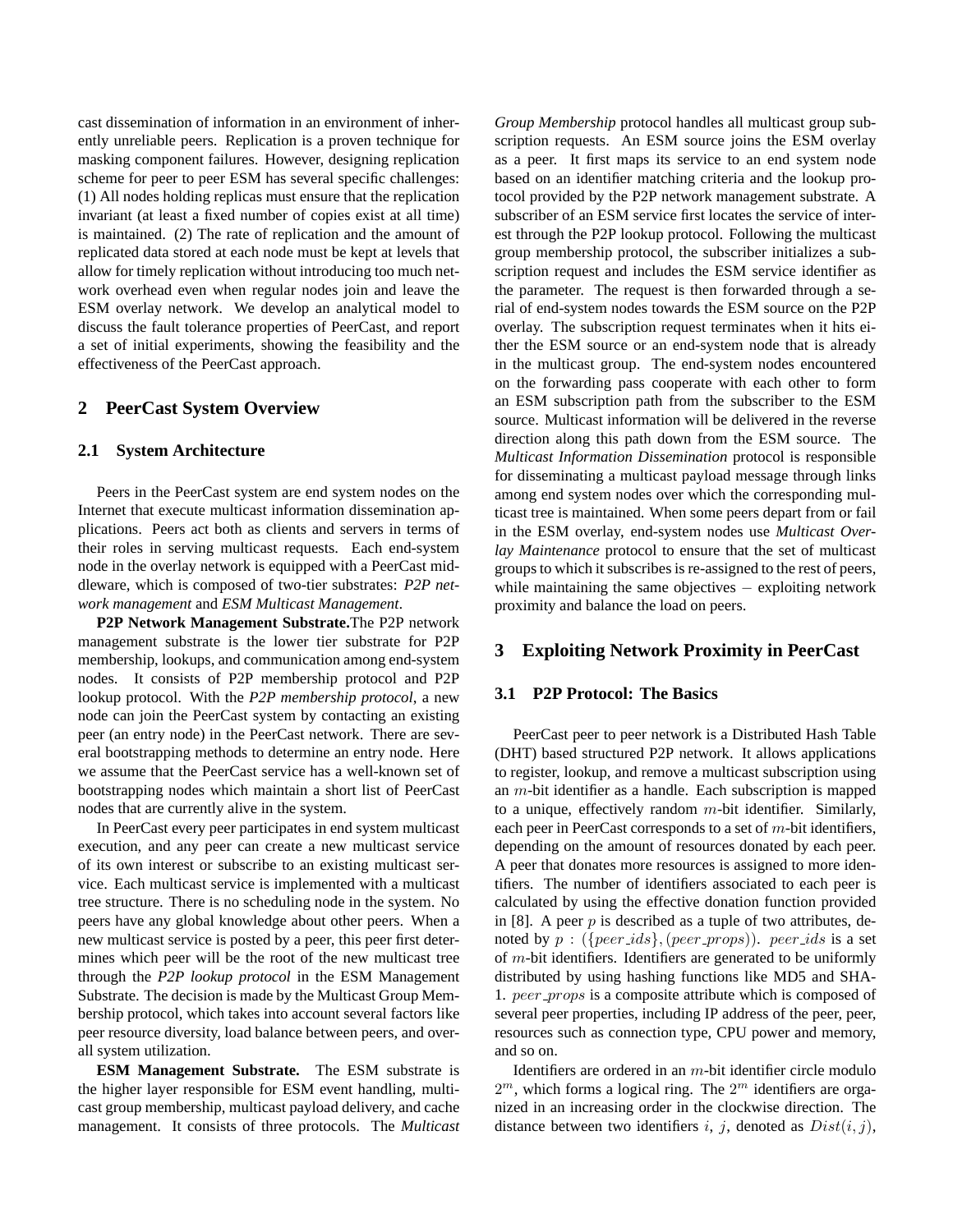is the shortest distance between them on the identifier circle, defined by  $Dist(i, j) = min(|i - j|, 2<sup>m</sup> - |i - j|)$ . Identifier  $i$  is considered as "numerically closest" to identifier  $j$ when there exists no other identifier with a closer distance to j. Given a key of  $m$  bits, the PeerCast protocol maps it to a peer whose peer identifier is numerically closest to that key. A peer p invokes its local lookup function p.lookup $(i)$  to locate the identifier  $j$  which is numerically closest to  $i$ .

The lookup is performed by routing the lookup queries towards their destination peers using routing information maintained at each peer. The routing information consists of a *routing table* and a *neighbor list* for each identifier possessed by a peer. The routing table is used to locate a peer that is more likely to answer the lookup query, where a neighbor list is used to locate the owner peer of a multicast note and replication peers of the subscription. The routing table is basically a table containing information about several peers in the network together with their identifiers. The neighbor list points to immediate neighbors on the identifier circle. The routing tables are used to speed up the lookup process. Initialization and maintenance of the routing tables and the neighbor lists do not require any global knowledge.

Due to the space restriction, we omit the other details about the routing information maintenance and the network proximity argument of our P2P protocol. Readers who are interested may refer to our technical report [7] and other DTH protocols [14, 17, 10, 12].

## **3.2 Exploiting Network Proximity in PeerCast**

**Motivation.** Consider a typical lookup routing path in a structured P2P network as shown in Figure 1. A lookup request is initiated by a peer with identifier C83E91, and is targeted to peer with identifier DA06C5. Due the problem known as "logarithmical deterioration of routing" [12], the length of each hop increases logarithmically as the request is forwarded closer to the target peer. This problem is caused by the prefix matching requirement of routing in P2P network, and the uniformly random distribution of peer identifiers. If we envision the whole identifier space as a domain partitioned by the identifier's prefix, the kth step of forwarding the request lookup $(i)$  is equivalent to forwarding the query into a subset of the identifier space in which identifiers share the first  $k$  digits with the parameter  $i$ . The cardinality of such subset decreases logarithmically as more hops the lookup request has been forwarded. In another word, there will be less peers residing within the network vicinity of forwarding peer. Although [12] suggested various mechanisms to reduce the length of the forwarding path, the prefix matching requirement of routing limited the benefits.

In contrast to Figure 1, Figure 2 presented an ideal routing scheme. Most of the lookup forwards are within the vicinity of the forwarding peer. The long hops are used only for necessary crossing of the Internet backbone. However, this objective could only be achieved when peers are aware of the

other peers within its network vicinity and refer them in its local routing table and neighbor list. In a widely distributed P2P network, it is infeasible for a peer to learn about who are its closest peers, as the randomness distribution of the peer identifier put a limit on the qualities of the lookup path that is subject to the prefix matching limitation.



Figure 2: Routing regarding network proximity in PeerCast P2P network

D<sub>12889</sub>

**Landmark Signature and ESM.** In PeerCast, we propose to use landmark signature based technique to cluster end system nodes of the ESM network, aiming at achieving higher percentage of lookup forwarding hops to be within each others network vicinity. One way to tackle this problem is by twisting the distribution of identifiers on the identifier circle such that peers physically closer would have numerically closer peer identifiers. A key challenge is to define an effective mechanism that can partition the end system nodes into network proximity groups, while preserving the randomness of the identifier distribution, and avoiding the problem discussed in [15].

In PeerCast, we propose a clustering scheme as the *Landmark Signature Scheme*. Landmark points are a set of endsystem nodes that are randomly distributed across the Internet. We refer them as  $(B_1, B_2, B_3, \ldots, B_n)$ . An end-system measures its distance to the given set of landmarks points and record the result in a vector  $D < d_1, d_2, d_3, \ldots, d_n >$ , which we refer to as *Landmark Vector*. The intuition behind our landmark signature scheme is that end-system nodes that are close to each other will have similar landmark signatures. To simplify the incorporation of the landmark signature technique into our P2P network, we use the relative order of elements to capture the similarity of different landmark vectors. We encode the relative element order into a binary string and refer to it as a *Landmark Signature* of a peer.

**Creating Landmark Signature.** In PeerCast, each peer generates its landmark signature and then uses its landmark signature to generate its peer identifier upon the entry to the ESM network. Concretely, a new peer obtains a set of landmark points through the bootstrapping service when it joins the P2P network. The new peer generates its landmark signature using this set of landmark points. It also generates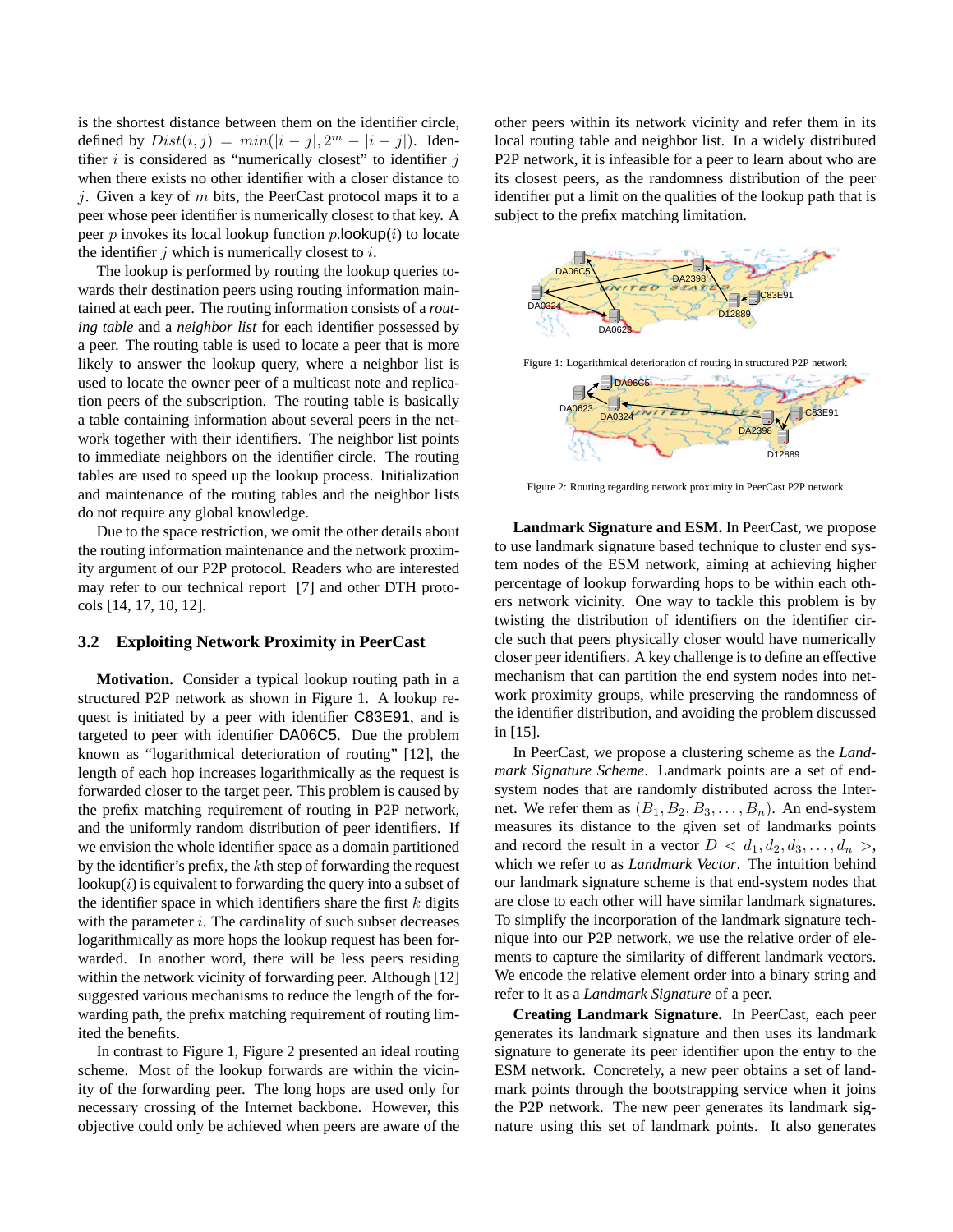its identifiers using the normal identifier generation functions such as MD5 and SHA-1. The landmark signature then substitutes a substring of each identifier at the same offset. The resulting identifiers now contain the network proximity information that can be used to identify the network vicinity of the new peer. As the new peer joins the P2P network using the standard APIs, it aligns itself along with the other peers that have similar landmark signatures. In section 3.3, we will show how this property can be used in various ways to reduce the latency of the lookup service and improve the performance of our ESM overlay networks. We refer the offset at which the landmark signature is inserted as the "Splice offset". The value of the splice offset is a system parameter that could be tuned according to the overlay population.

**Clustering Peers Using Their Landmark Signatures.** In PeerCast, we use the landmark signature technique to control the distribution of peer identifiers. By choosing proper value of the splice offset, say b digits, we introduce network proximity based clustering of peer identifiers while preserving the randomness of the peer identifier distribution. We envision that the leading b digits before the splice offset randomly partitions the identifier circle into a number of  $2<sup>b</sup>$  "buckets". Peers belong to the same network vicinity are then clustered with each "bucket" by their landmark signatures. Thus, if there are enough peers in the overlay, the multicast root peer will be surrounded by its physical network neighbors. They will be connected as the children of the multicast root peer, according to the way our multicast membership protocol works. Thus, we could reduce the link latency of the direct children of the root, because those links are more likely to be within the same network sub-domain as the root peer.

#### **3.3 End System Multicast Scheme**

The PeerCast End System Multicast management substrate is built on top of the PeerCast P2P network. It uses the APIs provided by the PeerCast P2P network management substrate to create multicast groups and subscribe to ESM services. In PeerCast, an End-System Multicast (ESM) service is established in three steps.

**Step 1: Creating Multicast Group and Rendezvous Node.** An ESM source (service provider) first defines the semantic information of the service that it will provide and publishes a summary of its service on an off-band channel. Potential subscribers could locate such information using the off-band channels Peers that subscribe to this ESM service will form a group, which we refer to as *multicast group*. Each multicast group in PeerCast is uniquely identified by a  $m$ -bit identifier, denoted as  $g_{id}$ . Based on the basic P2P protocol,  $g_{id}$ is mapped to an end-system node with the peer identifier that is numerically closest to  $g_{id}$ . An indirect service is then setup on this end system node. We refer to this end system node as the rendezvous point of the ESM service. The rendezvous node will forward all the ESM subscription messages to the service provider (the ESM source), who will ultimately inject

the ESM data packets into the ESM overlay network through the rendezvous point.

**Step 2: Managing Subscription.** ESM service subscribers check those established multicast groups, and identify the services that they want to subscribe. All subscriber nodes connected themselves to the existing multicast group members. The links between the new subscriber and the existing ones will be used to forward multicast payload information and carry the other signal messages that are generated to maintaining the multicast tree.

The ESM service provider synchronizes with its rendezvous point for its direct children in the multicast group. The ESM payload is delivered in the reverse direction on the multicast tree, from the service provider down to the leaf peers. Upon receiving a multicast packet identified by a group identifier  $g_{id}$ , an end-system node invokes its local ESM interface multicast(), which will replicate this packet and forward it to all the peers appearing in the local group list identified by  $g_{id}$ .

When an end-system node decides to leave a multicast group, it will send a departure message to its parent in the endsystem multicast tree. The operation p.unsubscribe( $q_{id}, q$ ) will first remove the callers node identifier  $q$  from the parent p's multicast group. The unsubscription request is forwarded in a cascade manner. If  $q$  is the last one in that multicast member list and  $p$  is no longer a member of that group,  $p$  will then delete that multicast group  $g_{id}$  from its multicast group list and call the unsubscribe of its own parent to remove itself from the multicast group.

An end-system node can participate in more than one end system multicast groups. Hence, it needs to maintain a list of multicast groups to distinguish downstream subscribers in the correspondent multicast group.

**Step 3: Efficient Dissemination Using Mutlicast Groups.** Finally, the multicast information is infused from the service provider and forwarded towards each subscriber through the links established and maintained by the ESM management substrate. In PeerCast, several mechanisms are employed to optimize the multicast hierarchy and maintain it against the system dynamics.

One of the unique features of our ESM maintenance protocol is the *Neighbor Lookup* technique. Using this technique, each peer initiating or forwarding the subscription request will first check its ESM overlay neighbors before it sends or forwards the request. Our landmark signature clustering scheme ensures higher likelihood that a peer can locate its physical network neighbors in its local neighbor list. Because the new subscriber could directly subscribe to its physical network neighbor, we can then take advantage of this local link and reduce the ESM traffic going across the Internet backbone. Figure 4 gives an example of how the neighbor lookup technique works. Before forwarding the subscription request to the next hop peer that satisfies the prefix matching, peer  $S_{k,1}$ first check if its neighbor has already join the multicast group.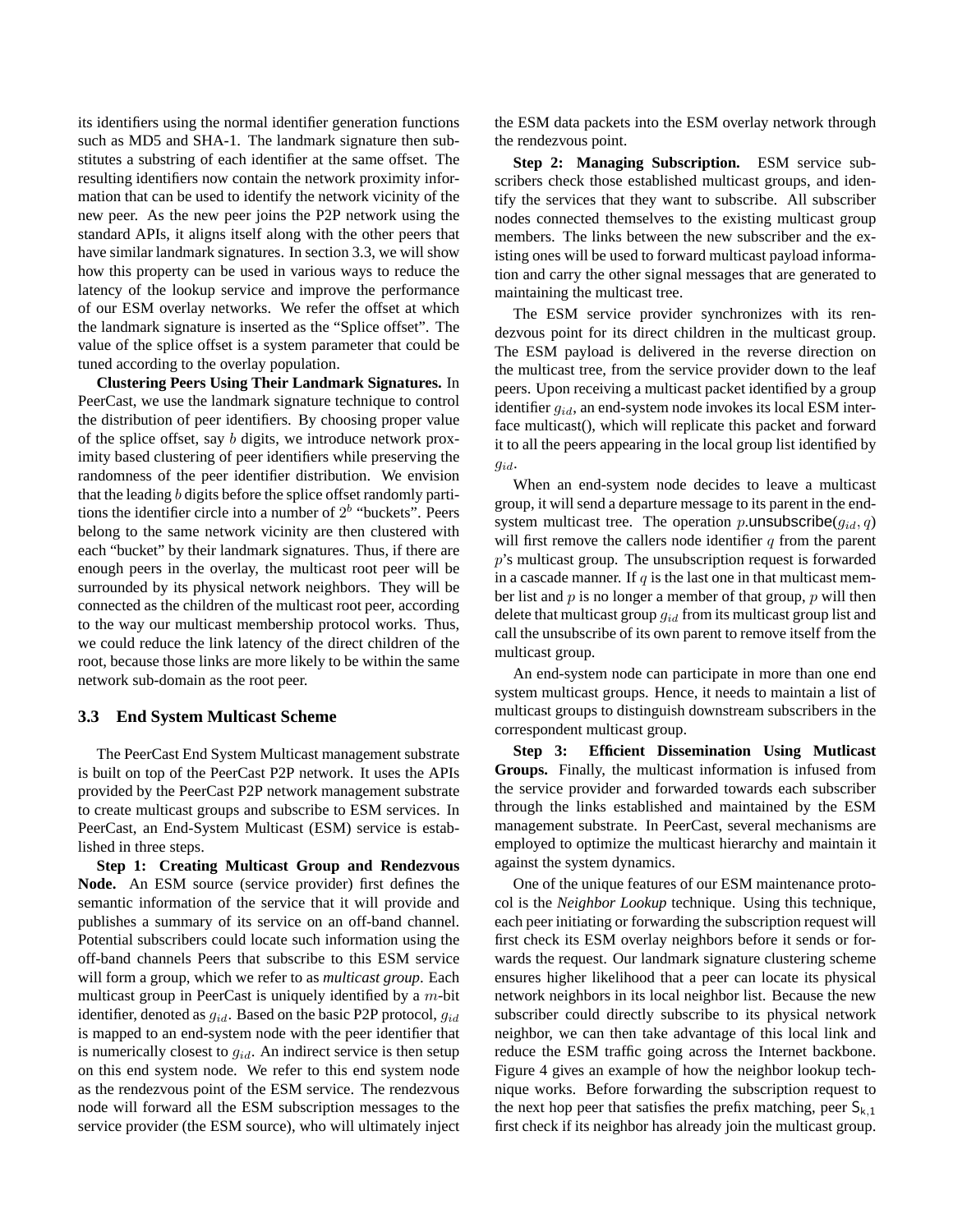It finds peer  $S_{k-1,1}$  that is already in the multicast tree. Thus, it directly subscribe to peer  $S_{k-1,1}$ . Similarly, peer  $S_{n,1}$  is connected to its physical network neighbor  $S_{n-1,1}$ .

#### **3.3.1 Maintaining ESM Multicast Overlay**

To provide consistency multicast service against system dynamics such as peer departure, peer or link failure, or temporary inconsistency introduced by peer join, we need a mechanism to detect failure and restore forwarding route in the ESM hierarchy.

The status of each ESM forwarding link is maintains as a soft state on the multicast information receiver side. Each soft state is associated with a timer. A new heartbeat message or a multicast message with new sequence number resets the timer. Whenever there is no multicast message to deliver, an endsystem node will send heartbeat message frequently enough to refresh its children's timers.

The timeout event indicates a broken upstream link in the multicast tree and will trigger a repair routine. The repairing is as simple as initiating a new subscription request, with the existing group id as the parameter. The P2P protocol of PeerCast guarantees that the routing information of P2P network will converge against peer failure or departure. Thus the broken link will be replaced with another one established by the new subscription request. To further minimize the repairing cost, we employ an optimistic repair scheme. The peer that detects a broken link will continue sending heartbeat messages to its children while it tries to establish a new upstream link or repair the old one. Downstream end-systems may experience temporarily service interrupt while assuming the link is still alive and wait for the further multicast message. In this manner, the impact of the broken link will be isolated from its subtree.



Figure 3: ESM overlay maintenance

Figure 3 shows how this mechanism works. In the original multicast tree, end-system WA2 failed due to some unknown reason. The children of WA2, i.e. CA1 and GA2, detect this event and connect to WA3 and WA4 respectively. Please note that after GA2 detects this failures, it did not stop sending message to its child GA1. Instead of forwarding the multicast information that has been interrupted, GA2 keeps sending heartbeat messages to GA1 until its multicast service is recovered. By doing so, we avoid the flashing of resubscription requests.



Figure 4: Improve PeerCast Overlay with Network Proximity Information

## **4 Load Balance in PeerCast**

Balancing workloads among heterogeneous end-system nodes is vital for an ESM overlay to utilize its full capacity. In PeerCast, we tackle this problem with a technique called *Virtual Node*. Under this scheme, an end-system node joins the PeerCast ESM overlay in three steps.

First, it joins the P2P overlay with a set of identifiers generated with different random seeds. Each identifier represents a virtual end-system node that is allocated with a unit of resource. We assume that the end user can specify or estimate the resources it can contribute. We use the concept of ED (effective donation) [7] to estimate the resources that an endsystem node can contribute. Each virtual node maintains its own routing table and neighbor list. An end-system node that contributes more resources will present itself at more location in the P2P identifier space, and will statistically receive more ESM subscription requests and handle more ESM forwarding workload.

In the second step, the end-system node joins a multicast group by starting the subscription process at one of its virtual nodes with an identifier numerically closest to the multicast source peer. Statistically, a more powerful end-system node should have higher probability to possess an identifier closer to the multicast source peer. In PeerCast system, the number of multicast forwarding hops between a subscriber and the multicast root is related to the numerical distance between their identifiers. Hence the closer is an identifier to the multicast source, the less delay will the ESM service experience. More importantly, in PeerCast, we design the routing information to be shared among all the virtual nodes owned by the same physical end system node. If we envision the routing information entries as the connections a peer establishes to a subset of other peers, sharing the routing information among its virtual nodes would increases the connectivity among peers and thus further improves the quality of the ESM forwarding path.

To prevent the duplicate forwarding, we design the multicast group member list as an object shared among all the virtual nodes belong to the same end-system node. Since each end-system node is identified by its IP address and port number in the multicast group list, duplicate subscription can be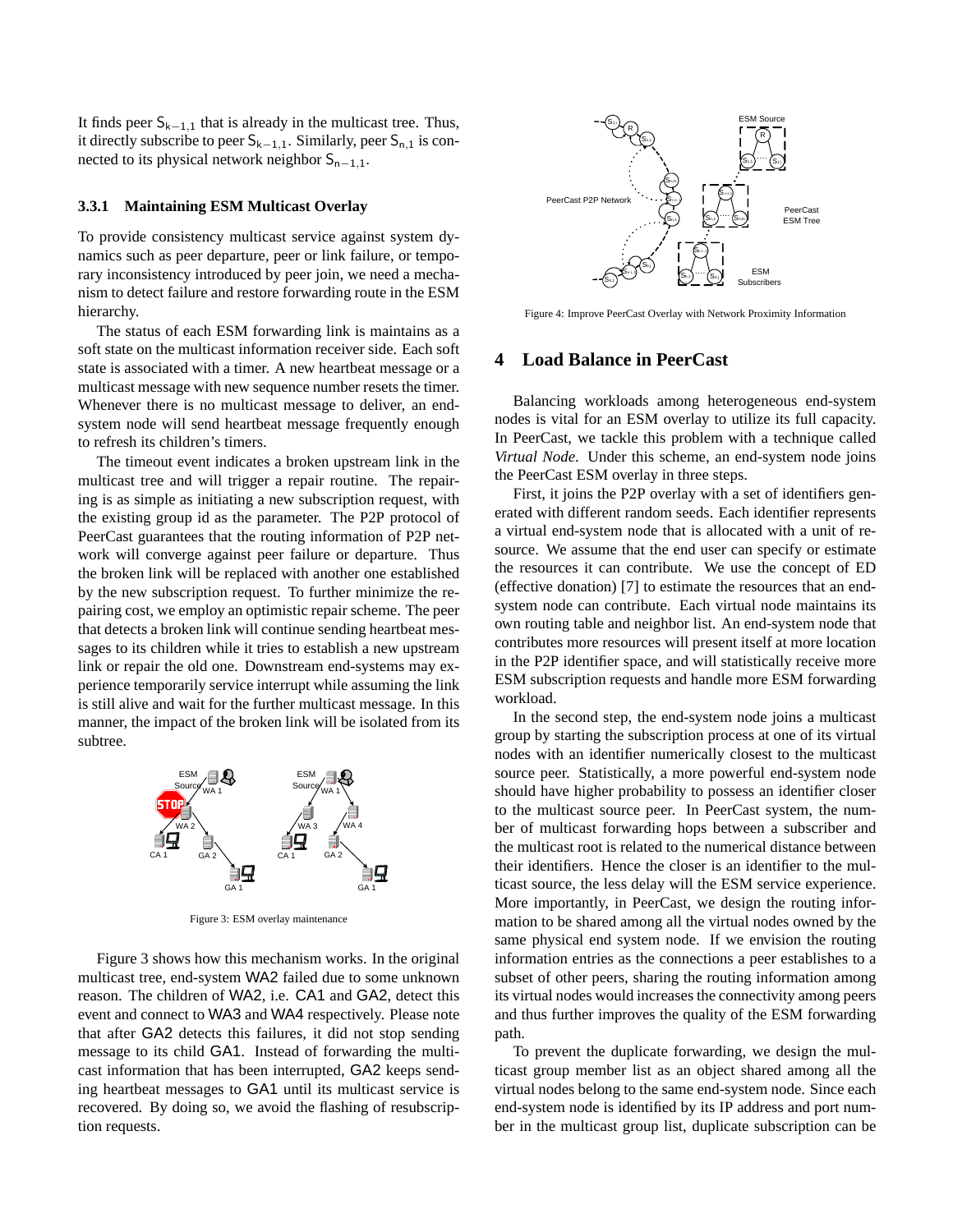removed from any multicast group list in our system. Subscription requests forwarded through an end-system node with multiple virtual identifiers may introduce multiple multicast forwarding paths in the overlay. The co-existence of these forwarding paths gives those powerful end-system nodes extra opportunities to optimize the quality of their own ESM forwarding paths. By choosing the path with shortest forwarding latency, nodes devoting more resources would be placed closer to the multicast root, and thus could receive better service. In order to measure the forwarding path latency and choose the shortest path to receive ESM payload, each endsystem measures the latency of the unicast link between itself and its multicast parents. Under the assumption that the ESM forwarding latency is the major part of the link latency, the accumulated link latency on each forwarding path could be used to approximate of the latency of ESM forwarding path, and guide the end-system to decide which path to take.



Figure 5: Bottleneck Removal

Finally, each end-system node maintains its ESM subscription status following the multicast overlay maintenance protocol and uses the *bottleneck removal* technique to optimize the ESM overlay. Each end-system node in our system periodically probes its child nodes in the ESM tree and chooses the one with most available resources as its potential replacement. Whenever a node detects that its potential replacement has more available resources than itself, our bottleneck removal protocol force it to exchange position with that potential replacement child in the ESM tree, transparent to the end-system users. Thus, nodes contributing more resources will gradually be "promoted" towards the root of the ESM tree and obtain better ESM service than the end-system nodes deep down the ESM forwarding path. Figure 5 gives an example of how this technique works. In the ESM overlay composed of end-system nodes {CA1, GA1, GA2, WA1, WA2}, WA2 probes its children CA1 and GA1. As WA2 detects that CA1 has more available resources than itself, it initiates the promotion of CA1 and switch its position to be the child of CA1.

#### **5 Reliability in PeerCast**

#### **5.1 Departures and Failures**

We identify two types of events that depart an end-system node from ESM overlay. A *proper departure* in PeerCast is a

volunteer disconnection of a peer from the PeerCast overlay. During a proper departure, the PeerCast P2P protocol updates its routing information. In addition, if there is no ESM service replication mechanism employed in the system, the Peer-Cast application on the departing peer notify its children in the ESM overlay to initiate the re-subscribing process. Such a scenario is relatively slow and less efficient since each child of the departing peer will individually initiates a subscription request. A *failure* in PeerCast is a disconnection of a peer from the network without notifying the system. This can happen due to a network problem, computer crash, or improper program termination. Failures are assumed to be detectable (a fail-stop assumption), and are captured by the PeerCast P2P protocols neighbor list polling mechanisms. However, in order to recover the lost multicast service promptly with less re-subscription overhead, a replication mechanism is needed. Notice that once there is a replication mechanism, which will enable the continuation of the multicast service from the replicated copies, then the proper departures are very similar to failures in terms of the action that needs to be taken. This will enable the elimination of the explicit re-subscription process during departures. The main difference between a proper departure and a failure is that, a properly departing peer will explicitly notify other peers of its departure, whereas the failure is detected by the P2P protocol. In the rest of the paper, we use the term departure to mean either proper departure or failure.

#### **5.2 Service Replication Scheme**

The failure of an end-system node will interrupt the ESM payload it receives and forwards to its children. In order to recover the interrupted multicast service without explicit resubscription, each end-system node needs to replicate the multicast group information among a selection of neighbors. The replication scheme is dynamic. As peers join and depart the ESM overlay, replications are migrated such that there are always a certain number of replica active, which is a desirable invariable that we want to maintain. The replication involves two phases. The first phase is right after the ESM group information is established on a peer. Group information replicas are installed on a selection of peers. After replicas are in place, the second phase keeps those replicas in consistency as endsystem nodes subscribe to or leave the ESM group. We denote this phase as the *replica management* phase.

Given an ESM group identified by identifier  $g$ , its group information on a peer  $p$  with identifier  $i$  is replicated on a set of peers denoted as  $ReplicationList(g, i)$ . We refer this set as the *replication list* of group g. The size of the replication list is  $r_f$ , where  $r_f$  is referred as the *replication factor* and is a system parameter. To localize the operation on the replication list, we demand that  $r_f \leq 2 \cdot r$ , which means all the replica holders  $ReplicationList(g, i)$  in are chosen from the neighbor list  $NeighbourList(p, i)$  of peer p.

For each ESM group  $g$  that a peer  $p$  is actively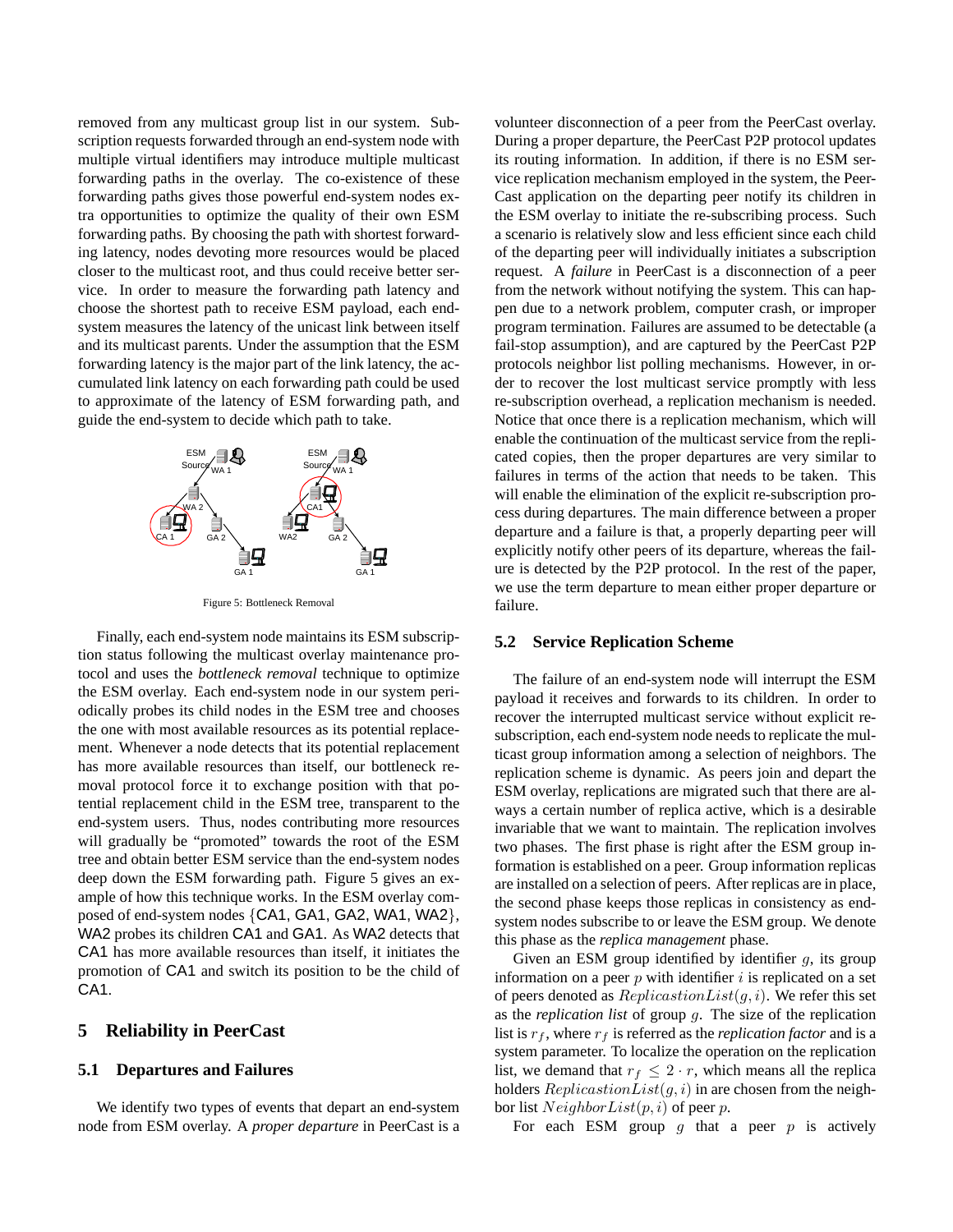

Figure 6: Multicast Service Replication with  $r_f = 4$ 

participating, peer  $p$  will forward the replication list  $ReplicationList(g, i)$  to its parent end-system node  $parent(g, i)$  in group g. Once p depart from group g, its original parent  $parent(g, i)$  will use  $ReplicationList(g, i)$ to identify another peer q with identifier  $j$  to take over the ESM multicast forwarding work of  $p$ .  $q$  will use the group information that  $p$  put on it to carry out the ESM payload forwarding for group  $q$ . We say that  $q$  is "activated" in this scenario. Once  $q$  is activated, it will use its neighbor list  $NeighbourList(q, j)$  to setup the new  $ReplicationList(q, j)$ , and use it to replace  $ReplicationList(q, i)$  on  $parent(q, i)$ , which is equivalent to  $parent(q, j)$  now.

Our replication scheme is highly motivated by the passive replication scheme of [1]. The active participant of an ESM group acts as the 'primary server' and the peers holding replicas as the 'backup servers'. However, our scheme is difference in that the active peer could migrate its ESM tasks when it discovers a better candidate to do the job in terms of load balancing or efficiency.

#### **5.3 Replica Management**

In this section, we explain how the described dynamic replication scheme is maintained as end-system nodes subscribe or depart from the ESM system. Since the active replication scheme works for both peer departure and failure case, we use the term departure to refer to both scenarios. For the purpose of brevity, we assume that the replication factor  $r_f$  is equal to  $2r$ . In case that  $r_f$  is less than  $2r$ , our arguments still hold with some minor modifications to the description.

When a multicast group  $q$  is added to the multicast group list on a peer with identifier  $i$ , it is replicated to the peers in the  $ReplicationList(g, i)$ . PeerCast P2P protocol detects the later peer entering and departure event fallen within  $NeighbourList(p, i)$ . Once such an event happens, an upcall is triggered by the P2P management protocol, and the replica management protocol will query the peers in  $NeighbourList(p, i)$  and update the replication list  $ReplicationList(g, i)$ . We describe the reaction that a peer will take under different scenarios.

**Peer Departure.** A peer's departure triggers the update of 2r neighbor list. Once a peer  $p$  with identifier  $i$  receives the upcall informing the departure of peer  $p'$ , it will perform the following actions:

- For each group q that  $p$  is forwarding ESM payload, p adds p'', which is added into  $NeighbourList(p, i)$  by the P2P management protocol, to the replication list  $ReplicationList(q, i)$ .
- For each group q that p is forwarding ESM payload, p removes the departing peer  $p'$  from the replication list  $ReplicationList(q, i)$ .
- For each group q that  $p$  is forwarding ESM payload,  $p$ sends its group information to  $p''$ .
- For each group  $g$  that  $p$  is forwarding ESM payload,  $p$ sends the updated replication list  $ReplicationList(q, i)$  to its parent peer in multicast group g.

Peer Entrance. A peer's entrance also triggers the update of 2r neighbor list. Once a peer  $p$  with identifier  $i$  receives the upcall informing the entrance of peer  $p'$ , it will perform the following actions:

- For each group q that p is forwarding ESM payload,  $p$ adds  $p'$ , to the replication list  $ReplicationList(g, i)$ .
- For each group  $g$  that  $p$  is forwarding ESM payload,  $p$  removes peer  $p''$ , which is removed from  $NeighbourList(p, i)$  due to the entrance of p', from the replication list  $ReplicationList(q, i)$ .
- For each group q that  $p$  is forwarding ESM payload,  $p$ sends its group information to  $p'$  as replicas.
- For each group  $g$  that  $p$  is forwarding ESM payload,  $p$ sends the updated replication list  $ReplicationList(g, i)$  to its parent peer in multicast group g.

**Updating Replicas.** As end-systems subscribe or unsubscribed from ESM groups, their subscription or unsubscription requests will be propagated up through the ESM tree and change the group information on some peers. Once the group information of group  $q$  is changed on peer  $(p,$  $i)$ . p sends its group information to all the other peers in  $ReplicationList(g, p).$ 

#### **5.4 Reliability Analysis**

Assume a peer  $p$  with identifier  $i$  departs the ESM overlay at time  $t_d$ , and it takes a constant time interval  $\Delta r$  to recover the lost ESM service of group  $q$ , we want to know the probability that the ESM service could be properly recovered. In another word, we want to know the probability that the replica holders in  $ReplicationList(g, i)$  all fail during recovering interval  $\Delta r$ , which we denote as  $Pr_f(p, i)$ . We denote this event as the *service interruption* caused by p's departure.

We assume the time before each peer departs by failing follows independent and identical exponential distribution with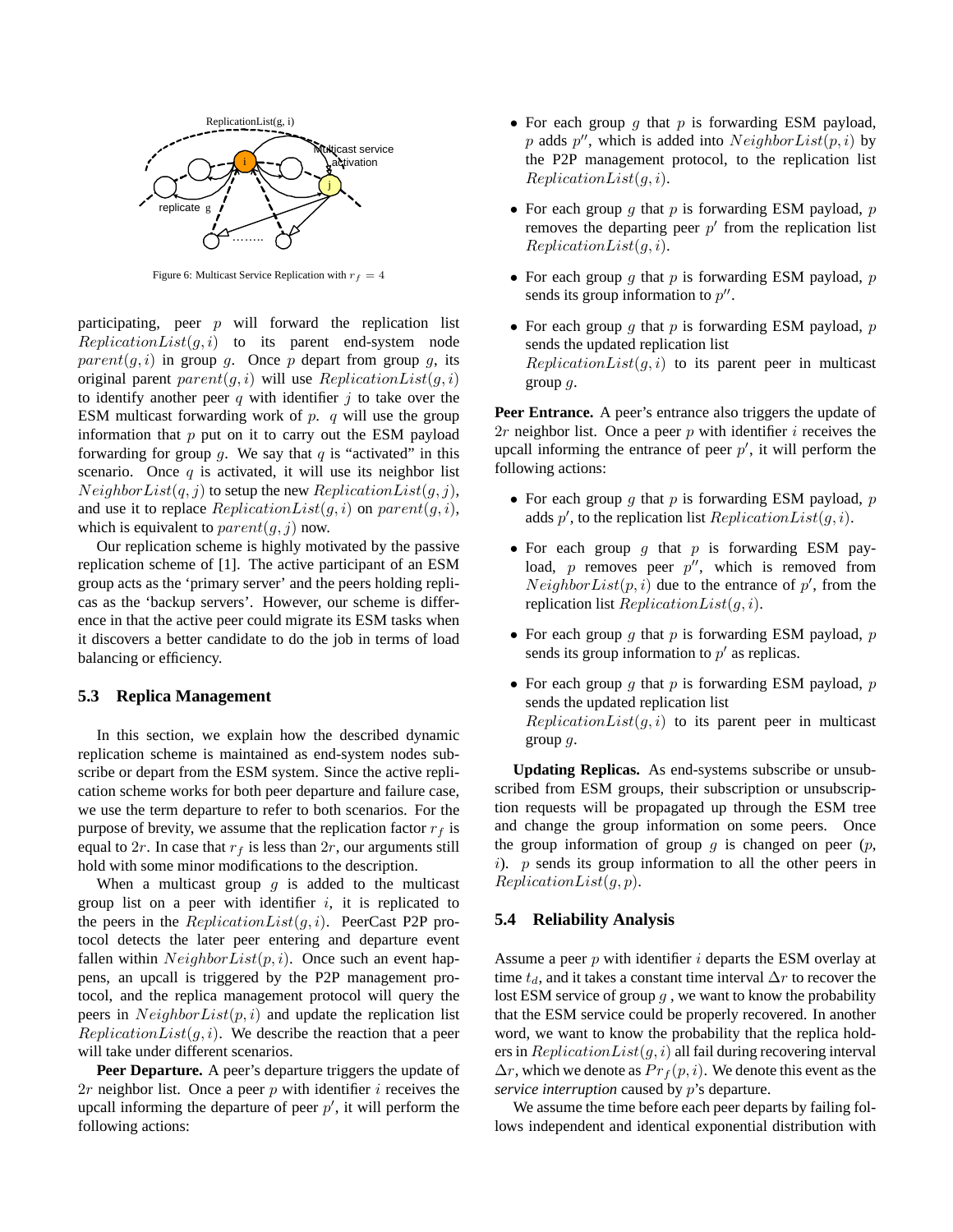parameter  $\lambda_f$ , and the life time of each peer in the ESM overlay follows independent and identical exponential distributions with parameter  $\lambda_d$ . Thus the turnover time of each peer, which is the time before each peer depart the system by failure or proper departure, also follows independent and identical distribution with parameter  $\lambda = \lambda_d + \lambda_f$ . The mean active time s of a peer in ESM overlay is equal to  $1/\lambda$ , which we refer as the service time in our later analysis. The probability that a peer departs by failure is thus  $\frac{\lambda_f}{\lambda_d + \lambda_f}$ , and the probabil-

ity that a peer departs by proper departure is thus  $\frac{\lambda_d}{\lambda_d + \lambda_f}$ .

We use random variables  $L_1, L_2, \ldots, L_{r_f}$  to denote the amount of time that replica holders in  $ReplicationList(g, i_p)$ stay active in the network after peer p's departure at time  $t_d$ . By the memorylessness property of exponential distribution, we know that  $L_1, L_2, \ldots, L_{r_f}$  still follow the exponential distribution with parameter  $\lambda$ . We thus have:

$$
Pr_f(p, i) = \left(\frac{\lambda_f}{\lambda_d + \lambda_f}\right)^{r_f + 1} \cdot Pr\{\text{MAX}(L_1, L_2, \dots, L_{r_f + 1}) -\text{MIN}(L_1, L_2, \dots, L_{r_f}, L_{r_f + 1}) < \Delta r\}
$$
\n
$$
= \left(\frac{\lambda_f}{\lambda_d + \lambda_f}\right)^{r_f + 1} \cdot Pr\{\text{MAX}(L_1, L_2, \dots, L_{r_f}) < \Delta r\}
$$
\n
$$
= \left(\frac{\lambda_f}{\lambda_d + \lambda_f}\right)^{r_f + 1} \cdot \prod_{i=1}^{r_f} Pr\{L_i < \Delta r\}
$$
\n
$$
= \left(\frac{\lambda_f}{\lambda_d + \lambda_f}\right)^{r_f + 1} \cdot \left(1 - e^{-(\lambda_d + \lambda_f) \cdot \Delta r}\right)^{r_f} \tag{1}
$$

 $p$  owns a set of identifiers  $p.ids$  by our virtual node scheme. We assume that there is no overlapping among the replication lists of p's different identifiers, and  $\forall_{i,j\in p,ids} Pr_f(p, i) =$  $Pr_f(p, j)$ . The probability that p's departure causes any service interruption can be expressed as:

$$
Pr_f(p) = 1 - \prod_{i \in p, ids} (1 - Pr_f(p, i))
$$
  
= 1 - (1 - Pr\_f(p, i))<sup>E[|p.ids|]</sup>  
= 1 - (1 - (\frac{\lambda\_f}{\lambda})^r f^{+1} \cdot (1 - e^{-\lambda \Delta r})^r f)^{E[|p.ids|]} (2)

We use the turnover rate of [13] to approximate  $\lambda$ . As reported in [13], half of the peers participating in the P2P system will be replaced by new peers within one hour. We have  $Pr{$ {a peer depart in an hour} = 0.5, which indicates  $1 - e^{-\lambda \cdot 60} = 0.5$  and  $\lambda = 0.0116$ . The mean service time  $s = 1/\lambda = 86.56$  minutes. When we setup our system as  $r_f = 4$ ,  $\Delta r = 6$  secs, and  $E[|p.ids|] = 4$ , we have  $Pr_f(p) \simeq$ 7.2258e – 012. In a setup with  $r_f = 2$ ,  $\Delta r = 60$ secs, and  $E[|p.ids|] = 4$ , we have  $Pr_f(p) \approx 5.3193e-004$ , with which the resubscription of  $p$ 's children will be triggered

## **6 Experimental Results**

We have designed a simulator that implements the mechanisms explained in this paper. In the following subsections, we investigate four main subjects using results obtained from experiments carried out on our simulator. We first study effect of landmark signature technique on clustering end-system nodes by their network proximity. Then, we evaluate how the efficiency of end-system multicast tree could be improved using the network proximity information. In the third set of experiments, we study the multicast workload distribution under the virtual node scheme. Finally, we study the effect of our replication scheme on recovering multicast service under various node failure scenarios.

We used the Transit-Stub graph model from the GT-ITM topology generator [16] to generate a set of network topologies and to simulate the PeerCast overlay networks with different parameter settings. Each topology consists of 5150 routers. The link latencies are assigned values using a uniform distribution on different ranges according to the type of the link: [15ms, 25ms] for intra-transit domain links, [3ms, 7ms] for transit-stub links, and [1ms, 3ms] for intra-stub links. End-system nodes are randomly attached to the stub routers and organized into P2P network following the PeerCast P2P protocol.

We used the routing weights generated by the GT-ITM topology generator to simulate the IP unicast routing. IP multicast routes are simulated by merging the unicast routes from the source to each subscriber into a shortest path tree.

## **6.1 Landmark Signature and Neighbor Lookup Scheme**

One of the concerns on using the landmark signature technique is whether it will incur any side-effects since it biases the node identifier distribution. In this section we study three different flavors of the PeerCast system: the one without landmark signature technique, the one with landmark signature technique only, and the one with both landmark signature technique and the neighbor lookup scheme.

We simulate a P2P network with  $5*10^4$  peers. The number of peers in the multicast group varies from  $1 * 10^4$  to  $4 * 10^4$ . We set the value of  $r$  to 8 and use 16 landmark points to minimize the inaccuracy of the landmark signature technique so that we can focus our efforts on comparing different schemes. The landmark signature is inserted into the peer identifiers at different offset after identifier digits 0, 1, and 2.

#### **6.1.1 Delay Penalty**





Figure 7: Relative delay penalty, using only landmark signature

Figure 8: Relative delay penalty, using landmark signature and neighbor lookup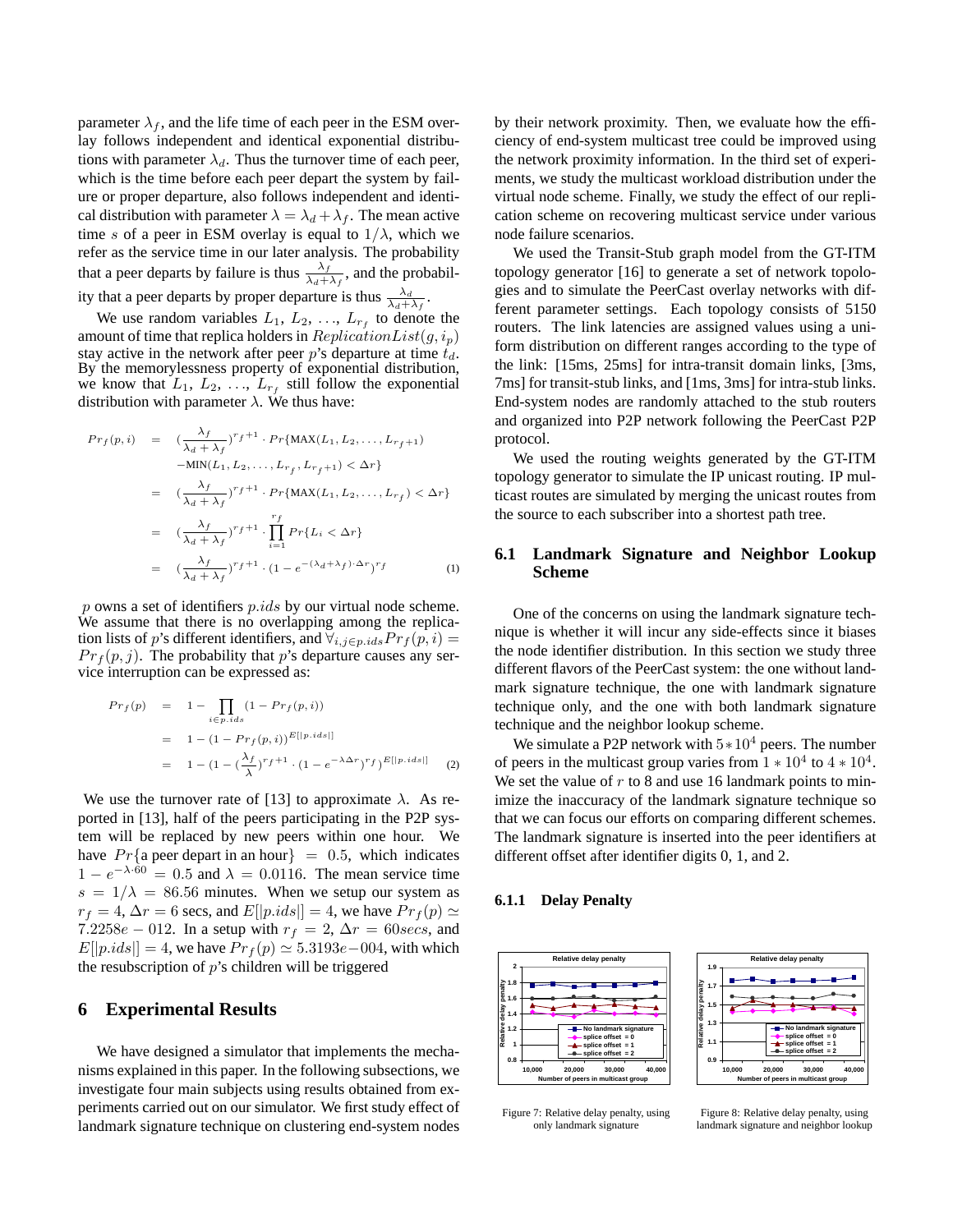



Figure 9: Max delay penalty, using only landmark signature

Figure 10: Max Delay Penalty, using landmark signature and neighbor lookup

We first compare the message delivery delay of IP multicast and PeerCast. ESM increases the delay of message delivery relative to IP multicast because of the multi-hop unicast message replication and forwarding. We use two metrics to evaluate the delay penalty. *Max delay penalty* is the ratio between the maximum delay using PeerCast and the maximum delay using IP multicast. *Relative delay penalty* is the ration of average PeerCast delay and the average delay using IP multicast.

The experiment results show that, using the landmark signature technique alone can reduce the delay penalty. The landmark signature technique and our end-system multicast management protocol put the multicast roots network neighbors close to it in the multicast tree. Thus, the multicast delay of any nodes that receives multicast information through those nodes will have less delay penalty.

However, increasing the value of splice offset will offset the benefit of landmark signature technique. As the randomness of peer identifier distribution increases, the P2P network with landmark signature degrades to the normal P2P network. In this case, the larger value of the splice offset puts the relative delay penalty and the max delay penalty value closer to the ones of PeerCast with no landmark signature.

#### **6.1.2 Link Stress**

*Link Stress* is the ratio between the number of IP messages generated by a PeerCast multicast tree and the number of messages generate by the equivalent IP multicast tree. We ignore the signal messages of PeerCast and IP multicast tree to focus on the messages that carry only the multicast content payload.

The randomness of identifiers distribution is violated by insert the landmark signature at the very beginning of the peer identifiers. The first hops of lookup requests will have to traverse the inter-networks through more hops because the request initiators physically network neighbors are now located around itself on the P2P identifier space, while the target is belong to another sub-domain of the network. On the other hand, the routing paths are less likely to converge because they are more likely originated from different sub-networks, which are now represented by identifier clusters on the different sections of the identifier circle. Hence, we observe that in Figure 11 and Figure 12, the serials with splice offset  $= 0$  have higher link stress than the other cases. As we introduce more randomness into the identifier distribution, we force the division of peer clusters and put them into different section on the identifier overlay. Thus, the link stress drops to the same level as there is no landmark technique and no neighbor lookup.

When we use the neighbor lookup scheme to improve the efficiency of our multicast overlay, we reduce the multicast forwarding routes travels through the inter-network links by putting more forwarding hops among physical network neighbors. This mechanism reduces the link stress compared to the PeerCast system without neighbor lookup scheme.



Figure 11: Link Stress, using only landmark signature

Figure 12: Link Stress, using landmark signature and neighbor lookup

#### **6.1.3 Node Stress**



Figure 13: Node Stress, using only landmark signature

Figure 14: Node Stress, using landmark signature and neighbor lookup

End-system nodes in PeerCast handles jobs like the maintenance of multicast group membership information, and the replication and forwarding multicast messages. We use *node stress* to evaluate such extra workload on end-system nodes. The value of node stress is the average number of children that non-leave end-system nodes handle.

The way we generate landmark signature reduce the dimension of identifier space by a factor of  $L!/2^{4L}$ , where  $L$ is the number of landmark points. When we splice the landmark signature at the very beginning of each identifier, we reduce the number of peers that sharing the same prefix as the multicast source. Subscription requests are then more likely be forwarded through fewer peers in the overlay, and result in higher node stress. That is why the PeerCast flavor with landmark signature splice point 0 has such a higher node stress in Figure 11. When we introduce randomness into the identifier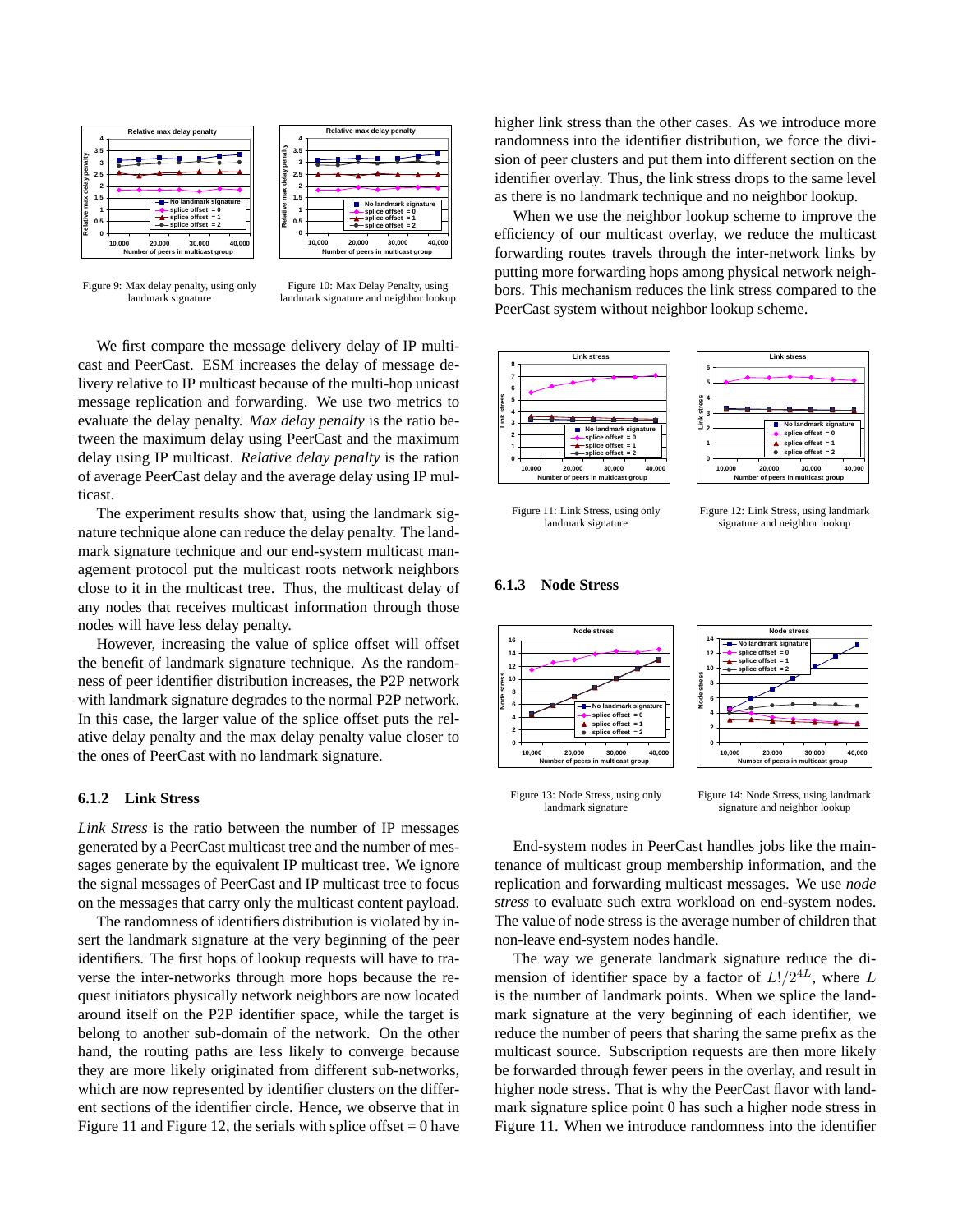space, we reduce the high node stress by increase the randomness of identifier distribution. Thus, we see in Figure 11 that peers with splice offset of value 1 or 2, link stresses are closer to the PeerCast scheme without landmark signature. As the number of end-system nodes in the multicast group increases, in average a peer will handle more forwarding links, thus the average node stress increases accordingly.

Using the neighbor lookup technique, a peer first trying to leverage its local network neighbors before it subscribes to the multicast service. Because the landmark signature technique rendering high probability that a peer can identify a network neighbor in its local neighbor list, we observe in Figure 12 that PeerCast overlay with both features enabled have much lower node stress in comparison to the original PeerCast scheme. As the number of peers in the multicast group increases, the chance that a peer could subscribe to its local peers increases too. The result is decreasing node stresses as the number of peers in the multicast group increases.

#### **6.2 Balancing Load of Heterogeneous Nodes**

To evaluate the effects of virtual node technique, we assign the end-system nodes in our simulation with different capacities. Due to the complexity of our experiment, we simplified our model by assuming that 20% end-system nodes possess 8 units of capacity, 30% end-system nodes have 4 units of capacity, and the rest 50% end-system nodes own single unit capacity only. We are interested in the load distribution among end-system nodes with different capacities. Also, we are interested in the relative delay penalty of end-system nodes donating different amount of resources.

We setup two kinds of ESM overlays. One set of ESM overlays are built over P2P networks with fixed number of peers  $5 * 10<sup>4</sup>$ , which models shared P2P networks. Another set of ESM overlay are built over P2P networks that have the same set of end-systems as the ESM overlays. This model simulates exclusive P2P networks where only multicast service subscribers or provider participate the specific P2P network. We varies the number of end-systems in the ESM multicast overlay from 5 to  $5 * 10<sup>4</sup>$ . The node stress and the relative delay penalty are recorded and grouped by the capacity of peers.

Figure 15 and Figure 16 plots the average node stress of overlay system built with virtual node promotion technique. As plotted in both Figure 15 and Figure 16, virtual node technique could match the workload to peers capacity. In Figure 15, where the multicast group members are chosen among a shared overlay, the node stresses of different peer groups present less significantly differences because the less endsystem nodes are overloaded. However, as recorded in Figure 16, as the size of the multicast group grows close to the size of the overlay, the virtual node technique plays a vital role in balancing the workload. Because the basic PeerCast protocol does not distinguish the capacity of end-system node in forwarding the subscription requests, the randomness of the node identifiers causes a number of nodes with high performance be placed close to the leaves of the ESM tree, whereas some less capable nodes are placed close to the root. The node promotion technique we discussed in section 4 solve this problem by promoting nodes with more capacity to handle more forwarding workload, and moving the potential bottleneck nodes down to the leaves of the tree. As plotted in both Figure 15 and 16, this feature effectively solves this problem.



Figure 15: Average node stress,  $r = 8$ peers number = 50,000

Figure 16: Average node stress,  $r = 8$ peers number = multicast group size

One appealing feature of virtual node technique is that the end-system nodes that contribute more resources will be placed closer to the multicast source. This feature not only assigns more workload on those more powerful peers, it also awards them with better multicast service such as the lower relative delay penalty. We records the relative delay penalties of peers with different level of capacities in Figure 17 and Figure 18. We can see that the peers with more units of capacities are always with lower delay penalty.



peers number = 50,000

Figure 18: Relative delay penalty,  $r = 8$ peers number = multicast group size

### **6.3 Replication**

One of the situations that is rather crucial for the PeerCast system is the case where the peers are continuously leaving the system without any peers entering; or the peer entrance rate is too low than the peer departure rate such that the peers present in the system decreases rapidly. To observe the worst case, we setup our simulation with  $4 \times 10^4$  peers, among which  $2 \times 10^4$ participate the ESM overlay. Each peer departs the system by failing after certain amount of time. The time each peer stays in the system is taken as exponentially distributed random variable with mean *st*, which indicate the *service time* of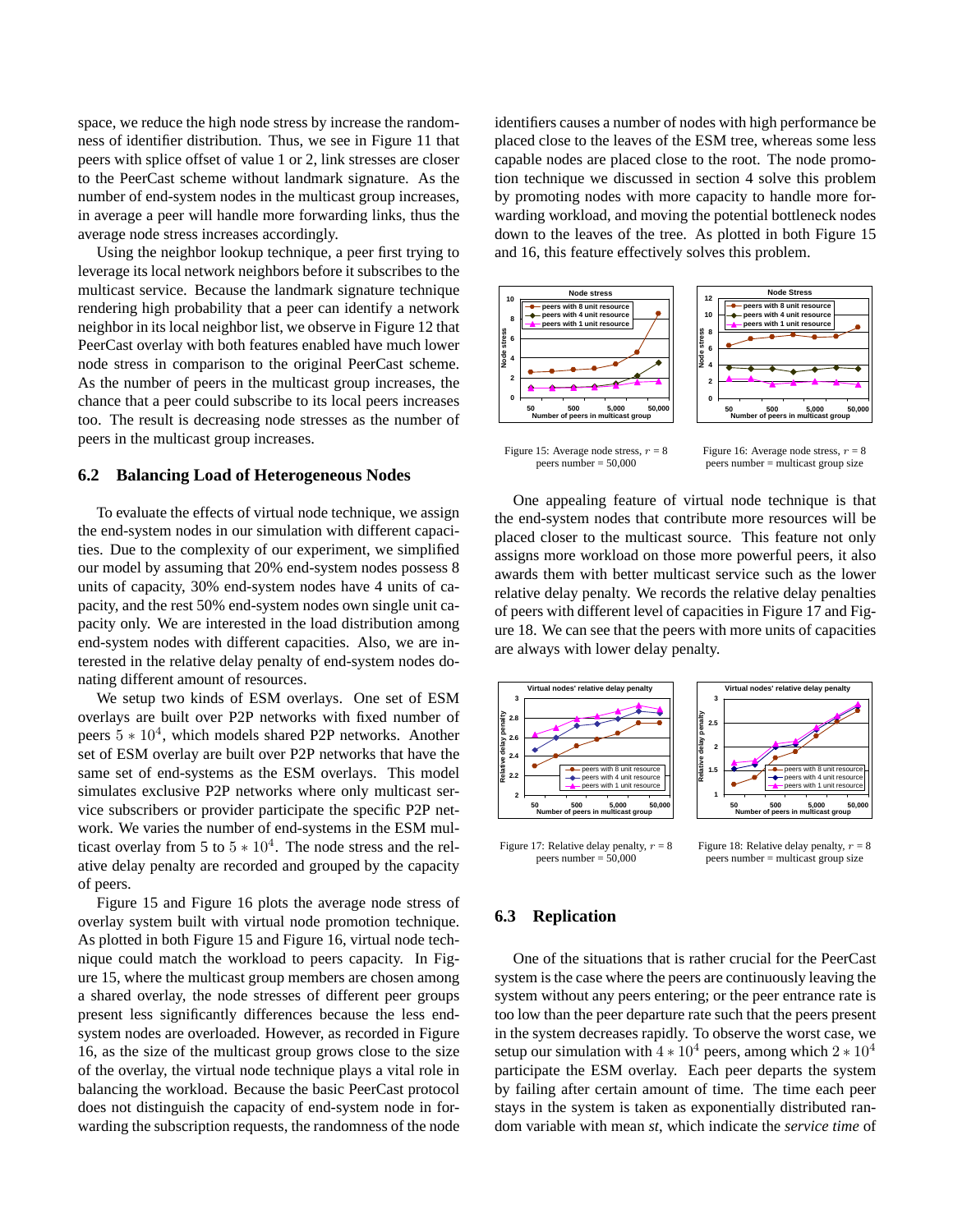a peer in the overlay. It is clear that failure of peers will trigger the re-subscription process and cause the service interruption to its downstream peers in the multicast tree. However, we want to observe the behavior of our replication scheme with different  $r_f$  values and see how the ESM service in Peer-Cast can be recovered without going through the expensive re-subscription.

The graphs in Figures 19 and Figure 20 plot the total number of deadly failure that have occurred during the whole simulation for different mean service times  $(st)$ , recovery times  $(\Delta t_r)$ , and replication factors  $(r_f)$ . These graphs show that the number of dealy failures is smaller when the replication factor is larger, the recovery time is smaller and the mean service time is longer. Note that our simulation represents a worst scenario that every peer leaves by failure and no peer enters into the system. However, with a replication factor of 3, the number of deadly failure is negligible.

There experiment shows that, although the cost of replication grows with the increasing replication factor, the dynamic replication provided by PeerCast is able to achieve reasonable reliability with moderate values for the replication factor.



We measure the overhead of recovering multicast service under peer failure by the number of messages exchanged after a failure is detected. A deadly failure on a peer causes the timers of its downstream peers to expire. In PeerCast, those downstream peers will re-establish their multicast services by re-subscribe themselves into the ESM overlay. And all these messages will be counted since they will increase the duration of the service interruption of those effected peers. On the other hand, if a peers service replication is activated when it fails, its children will experience less multicast service interruption, since only an fast activation message is involved to activate the service replication, in comparison to the flashing of the re-subscription requests.

We observe the number of messages exchanged under the same experiment configurations of Figure 19. We count the total number of messages generated for the replication activation and re-subscription. The results in Figure 21 conforms to the curves of Figure 19. When the number of deadly failure increases, more messages are generated for the re-subscription requests. However, most of the messages are for the replication activation, since in most of the case, the services are restored by the replication activation.

To evaluate the effect of the replication scheme on reducing the messaging overhead for multicast service restoring, we compared the replication scheme to the scenarios with no service replication. We measures multicast groups with  $1 * 10<sup>4</sup> \sim 4 * 10<sup>4</sup>$  peers built over P2P network with  $5 * 10<sup>4</sup>$ and  $8*10<sup>4</sup>$  peers. The replication scheme is setup with  $r_f = 1$ and the peer service times follow exponential distribution with mean 20 minutes. This is the worst case that will generate the most number of re-subscription requests among all our experiment configurations. The experiment results are plotted in Figure 22. While the number of peers in the multicast group and the P2P network increases, the overhead of service recovering increases almost linearly. However, we observe that the number of messages involved for restoring services is far less when the service replication scheme is used. With the overhead of maintaining ONE replication, we reduce the multicast service restoring overhead by 62.3% to 73.8%. In actual implementation of PeerCast, we can piggyback the replication maintenance message to the neighbor list probing message of P2P network management protocol, and further reduce the overhead of service replication scheme.



 $r_f = 1$ 



**Reduce service recovering overhead** 

Figure 22: Number of service recovering messages,  $\Delta t_r = 15$ secs,  $st = 20$ minutes, replication scheme has  $r_f = 1$ 

## **7 Related Work**

EMS protocols like [5, 6, 9] are developed primarily for network of relatively small size. A few end system nodes are responsible for the management functionalities such as gathering and analyzing information using certain network measurement techniques [3]. In a system with a large number of end-system nodes, such management overhead may overload those management nodes. The NICE [2] protocol builds a multicast overlay in the form of a hierarchical control topology. A top-down approach is used to forward the joining request recursively from leader nodes into the best lower layer clusters. The Overcast protocol [9] uses a distributed protocol to create a distribution tree, with the multicast source as the root. It uses end-to-end measurements to optimize bandwidth between the root and the various group members. The Narada [6] protocol applies a two-step approach to build the multicast tree. It first generates a mesh network among all members and then uses a centralized algorithm generate the multicast tree. The mesh network is dynamically adjusted in